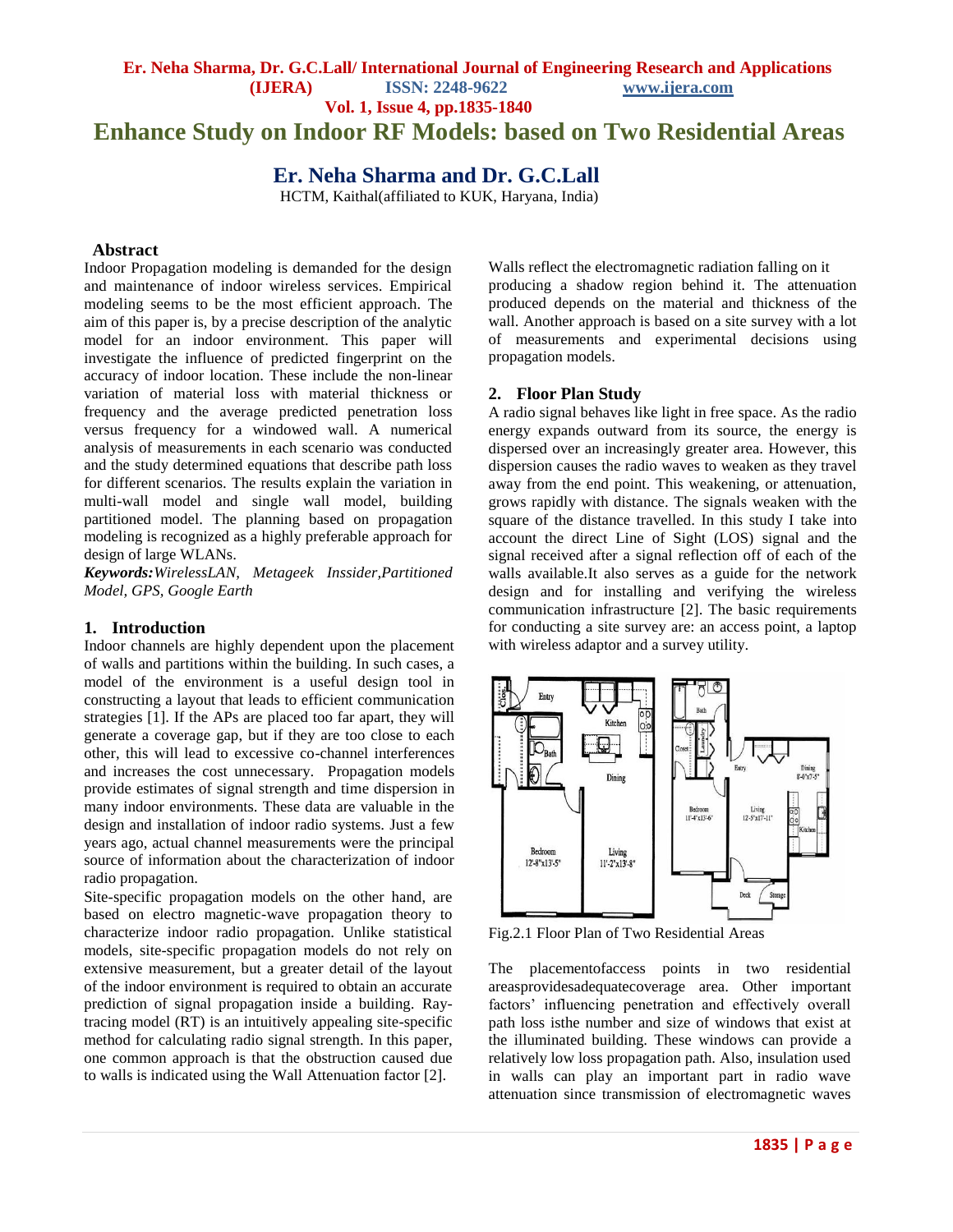through walls is an important mode of propagation [1]. Another issue is that building materials might absorb moisture (water). The general trend that has been reported under water absorption is that tangent loss and relative permittivity increases [2][3], resulting in increased losses compared with the dry case.



Fig.2.2 Buildings for two residential floor plans.

House1:

• Closed Doors and Windows: The closed doors and windows are used for signal measurements 3m away from the transmitted point. There are two main doors and 4 windows are closed/open.

• Open corridor: An open corridor is used for signal measurements. The corridor is open on one side and closed with a wall on the other side. This corridor is 13'7" high and 15'7" wide. Path loss exponent (n) is 1.688 for AP1 and 1.63 for AP2. Standard deviation  $(\sigma)$  is 3.5773 for AP1 and 3.2642 for AP3.

• Living room: A living room with furniture is considered for signal measurements. This room is 11'-2"X13'-8". Path loss exponent (n) is 1.258 for AP1 and 1.263 for AP2. Standard deviation (σ) is 3.7607 for AP1 and 4.053 for AP2.

House2:

• Closed Doors and Windows: The closed doors and windows are used for signal measurements, 3.7m away from the transmitted point. There are two main doors and 6 windows are closed/open.

• Open corridor: An open corridor is used for signal measurements. The corridor is open on one side and closed with a wall on the other side. This corridor is 15'5" high and 14'7" wide. Path loss exponent (n) is 1.84 for AP1 and 1.35 for AP2. Standard deviation  $(\sigma)$  is 3.364 for AP1 and 3.58 for AP3.

• Living room: A living room with furniture is considered for signal measurements. This room is 12'-5"X17'-11". Path loss exponent (n) is 2.008 for AP1 and 2.351 for AP2. Standard deviation ( $\sigma$ ) is 4.54 for AP1 and 5.283 for AP2.

#### **3.Free Path Loss Model**

Path loss is the reduction in power density of an electromagnetic waves as it propagates through space. Path loss may be due to many effects, such as free space loss, refraction, diffraction, reflection and absorption [3]. Path loss is usually expressed in dB. In its simplest form, the path loss can be calculated using the formula

$$
L = 10 n \log_{10}(d) + C \tag{3.1}
$$

where  $L$  is the path loss in decibels,  $n$  is the path loss exponent, *d* is the distance between the transmitter and the receiver, usually measured in meters, and *C* is a constant which accounts for system losses.



Fig. 3.1 Free Space Path Loss Model in logform

A popular technique to study narrowband path loss is the use of path loss exponents. Fig.3.1 shows Free Space Path loss in Logarithmic form. This method assumes that the average dB path loss w.r.t. 1m free space increases linearly as a function

$$
\overline{PL}(d) = 10n \log_{10} \left( \frac{d}{1m} \right)
$$
\n(3.2)

where d is the distance between Tx-Rx, PL is average path loss a reference distance of 1 m, which is typically for indoor propagation models. Fig.3.2 shows the Free Space Model acc. to the below formulas. If large number of path loss taken into the environment, minimum mean squared technique used to calculate the estimate path loss [4]. For N measured locations with  $PL_i$  denoting the ith path loss measurement at a T-R separation of  $d_i$ , The value of n is:

$$
n = \frac{\sum_{i=1}^{N} \text{PL}_{i} \log_{10} \left(\frac{d_{i}}{1 \text{m}}\right)}{10 \sum_{i=1}^{N} \left[\log_{10} \left(\frac{d_{i}}{1 \text{m}}\right)\right]^{2}}
$$
(3.3)

It is measured the standard deviation is given by: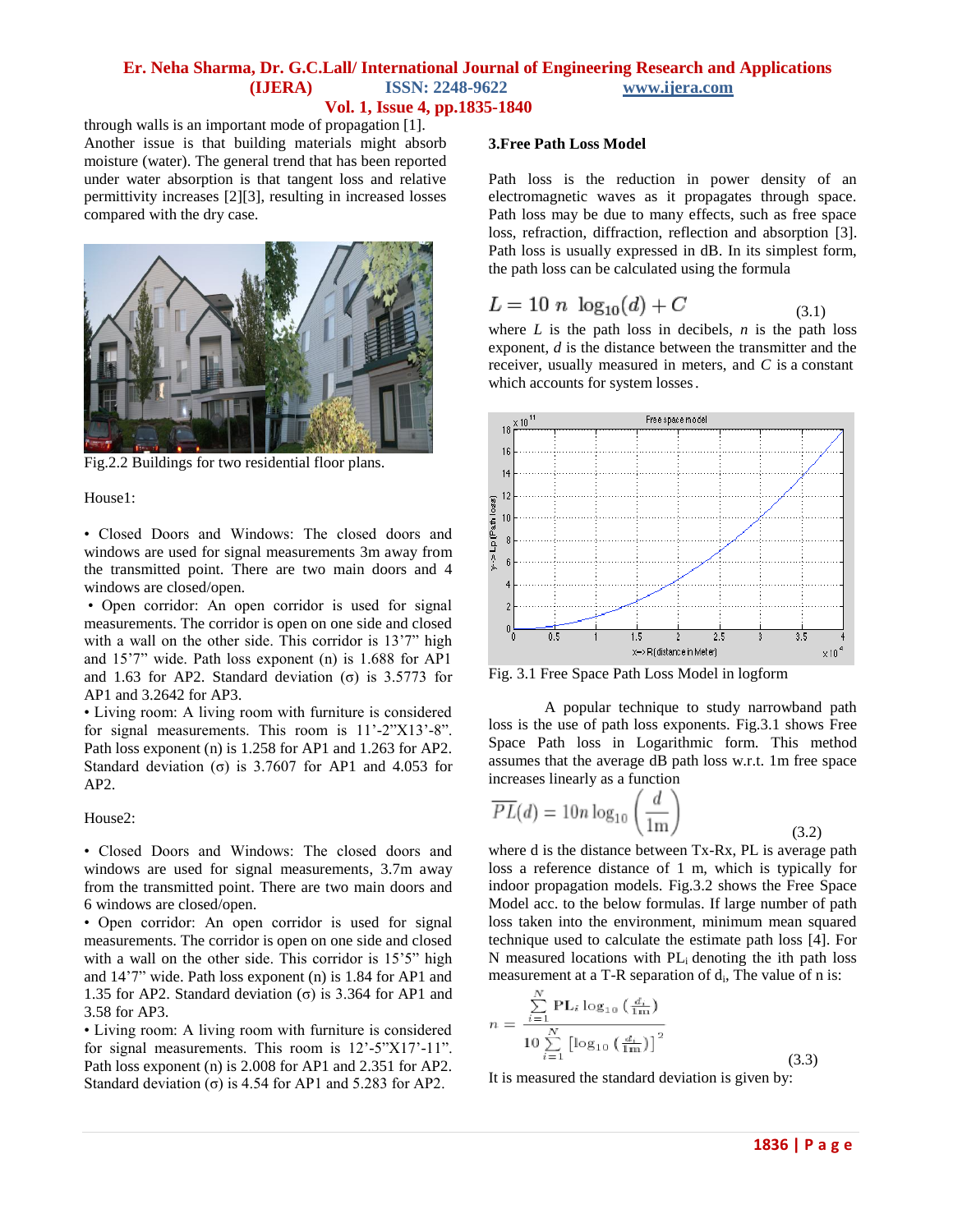(3.4)

$$
\sigma^2 = \frac{1}{N} \sum_{i=1}^{N} \left[ \text{PL}_{i} - 10n \log_{10} \left( \frac{d_i}{1 \text{m}} \right) \right]^2
$$



Fig.3.2 Free Space Path Loss Models

Below table3.1 shows the survey calculation based on one house where different obstruction mentioned. On the basis of these obstruction the result or path loss is effected.

| I aun J.I. Dui vuy Can diations |                |         |            |       |  |  |
|---------------------------------|----------------|---------|------------|-------|--|--|
| S.No                            | Obstruction    | $Tx-Rx$ | <b>RSS</b> | Path  |  |  |
|                                 | s $b/w$ Tx-    | distanc | (dBm)      | Loss  |  |  |
|                                 | Rx             | e(m)    |            | (dBm) |  |  |
|                                 |                |         |            |       |  |  |
| 1.                              | none           | 1.23    | $-26.6$    | 33.34 |  |  |
|                                 |                |         |            |       |  |  |
| 2.                              | 1 wall         | 2.1     | $-22$      | 28.31 |  |  |
|                                 |                |         |            |       |  |  |
| 3.                              | 2 wall, door   | 3.98    | $-37.66$   | 46.3  |  |  |
|                                 | open           |         |            |       |  |  |
|                                 |                |         |            |       |  |  |
| 4.                              | 1 floor        | 4.50    | $-46.06$   | 51.98 |  |  |
|                                 |                |         |            |       |  |  |
| 5.                              | $1$ floor, $1$ | 3.49    | $-44.36$   | 51.46 |  |  |
|                                 | wall           |         |            |       |  |  |
|                                 |                |         |            |       |  |  |
| 6                               | 2 walls        | 5.78    | $-47.86$   | 55.76 |  |  |
|                                 |                |         |            |       |  |  |

Table3.1: Survey calculations

#### **4. Log normal shadowing**

The lognormal shadowing model is used to represent the path loss characteristics of natural environments. This model represents the path loss vs. distance relationship through a distance power exponent, *n*, and random shadowing (or large scale fading) effects through a zero mean Gaussian function with standard deviation (in dB)*.* It does not consider the fact that the surrounding environmental clutter may be vastly different at two different locations having the same T-R separation [5].

This model more accurately predicts path loss as a function of distance when the model parameters n are determined as a function of the general surroundings.The PDF of the lognormal variable is:

$$
f_X(x) = \frac{1}{\sqrt{2\pi}\sigma_n x} e^{-(\ln x - m_n)^2 / 2\sigma_n^2}
$$
\n(4.1)

where *m* is the mean value and σ*2* is the variance. The corresponding cumulative distribution is the normal



Fig. 4.1 Log Normal PDF

Fig. 4.1 and Fig. 4.2 shows the shapes of the PDF and CDF change with the parameters of the normal variable parameters. It observes how is the probability that the lognormal random variable lies in this interval related to the corresponding PDF and CDF [6][7].





The goal of Log Normal shadowing is to illustrate how the characteristics of the variable changes with the parameters of the corresponding normal random variable. Since the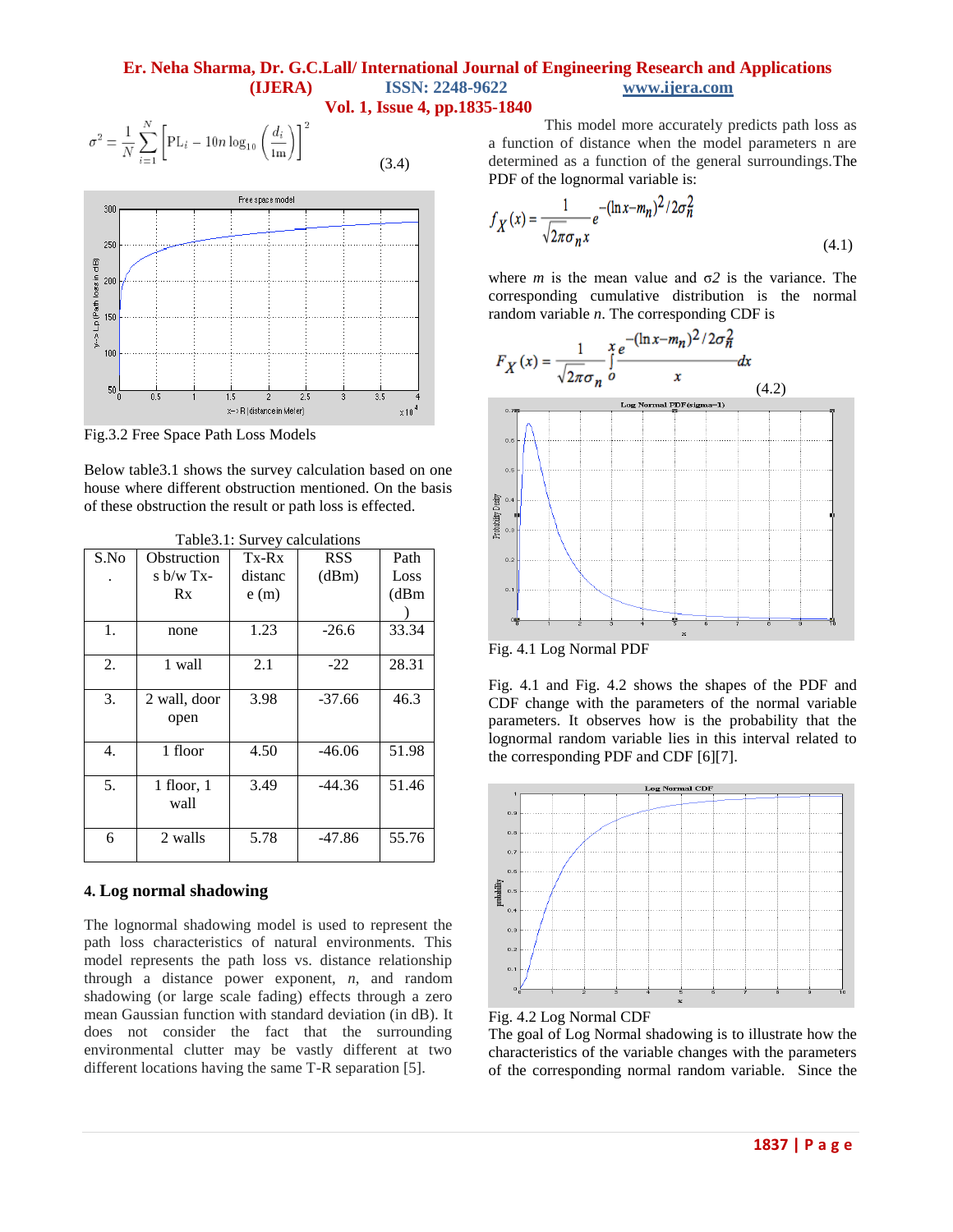PDF and CDF are estimated for the generated lognormal sequence.

#### **5. Partition Based Path Loss Prediction Model**

The number of walls between the transmitter and receiver can be seen to severely influence the path loss for a given T-R separation. Therefore a more 29 accurate path loss model, named attenuation factor model was described by

#### $PL(d)[dB] = PL(d0)[dB] + 10nSF \log d + PAF[dB]$  (5.1)

Where*nSF* represents the exponent value for the "same" floor" measurement and *PAF*represents the partition attenuation factor for a specific obstruction encountered by a ray drawn between the transmitter and receiver [8][9]. The close in reference distance *d*0, the mean path loss exponent *n*, and *PAF's* describe the path loss model for any arbitrary location having a specific T-R separation, and this model is used in computer simulation to provide received power levels for random locations in communication system design and analysis.



Fig.5.1AP's measured Points at both location for attenuation

For estimation of wall and door attenuation factors: We computed the difference between the measured signal strength and the signal power that was obtained due to free space propagation for a transmitter and receiver at the same separation distance.

Table 5.1: Dielectric constant of various material

| <b>Glass</b> | $4 - 10$  | 4.1.1.1 Marble | 12       |
|--------------|-----------|----------------|----------|
| Concrete     | $4-6$     | Gypsum board   |          |
| <b>Wood</b>  | $1.5 - 2$ | Formica        |          |
| Water        | 80        | <b>Ground</b>  | $5 - 30$ |

Table 5.2: Attenuation for Different material

| <b>Material</b>              | <b>Brick</b> | 12mm Ply<br>board | 18 <sub>mm</sub><br><b>Plywood</b> | <b>Glass</b> |
|------------------------------|--------------|-------------------|------------------------------------|--------------|
| loss at<br>$2.4 \text{ GHz}$ | -4Db         | $-0.5Db$          | $-1.9dB$                           | $-0.5dB$     |
| loss at<br><b>5.2 GHz</b>    | $-14.6dB$    | $-0.7dB$          | $-1.8dB$                           | $-1.7dB$     |

#### 5.1. Multi-Gradient Single-Floor (MGSF) model

The Multi-Gradient Single-Floor (MGSF) model most recently has been used to model the WiFi propagation path-loss in indoor environments. The MGSF model makes use distance partitioning to allow for multiple distance-power gradients to describe the path- loss. The MGSF is the recommend model for the 802.11 standard [9]. The basis for the use of distance partitioning is the assumption that the propagation path-loss from the AP to receiver does not follow a uniform gradient. the distance partitioned MGSF model,

$$
L_p = L_0 + \begin{cases} 10\alpha_1 \log(d) & \text{if } d < d_{dp} \\ 10\alpha_1 \log(d_{bp}) + 10\alpha_2 \log(d/d_{dp}) & \text{if } d > d_{dp} \end{cases} \tag{5.1.1}
$$

Where Lp is the path-loss over distance d in dB, L0 is the path-loss over the first meter in dB,  $\alpha$ 1 and  $\alpha$ 2 are the distance-power gradients for the path sections one and two respectively, and dbp is the breakpoint distance in meters.

We then add the exterior wall penetration loss to the MGSF+BP to produce a model we denote as MGSF +BPWL. The MGSF +BPWL formula is given by

$$
L_{p} = L_{0} + \begin{cases} 10\alpha_{1} \log (d_{wbp}) + 10\alpha_{E} \log (d/d_{wbp}) + L_{w} , d_{bp} > d_{wbp} \\ 10\alpha_{1} \log (d_{bp}) + 10\alpha_{2} \log (d_{wbp} / d_{bp}) \\ + 10\alpha_{E} \log (d/d_{wbp}) + L_{w} , d > d_{bp} \end{cases}
$$
(5.1.2)

Where Lw is the path-loss for the exterior wall in dB.



Fig.5.2 RSS value for home1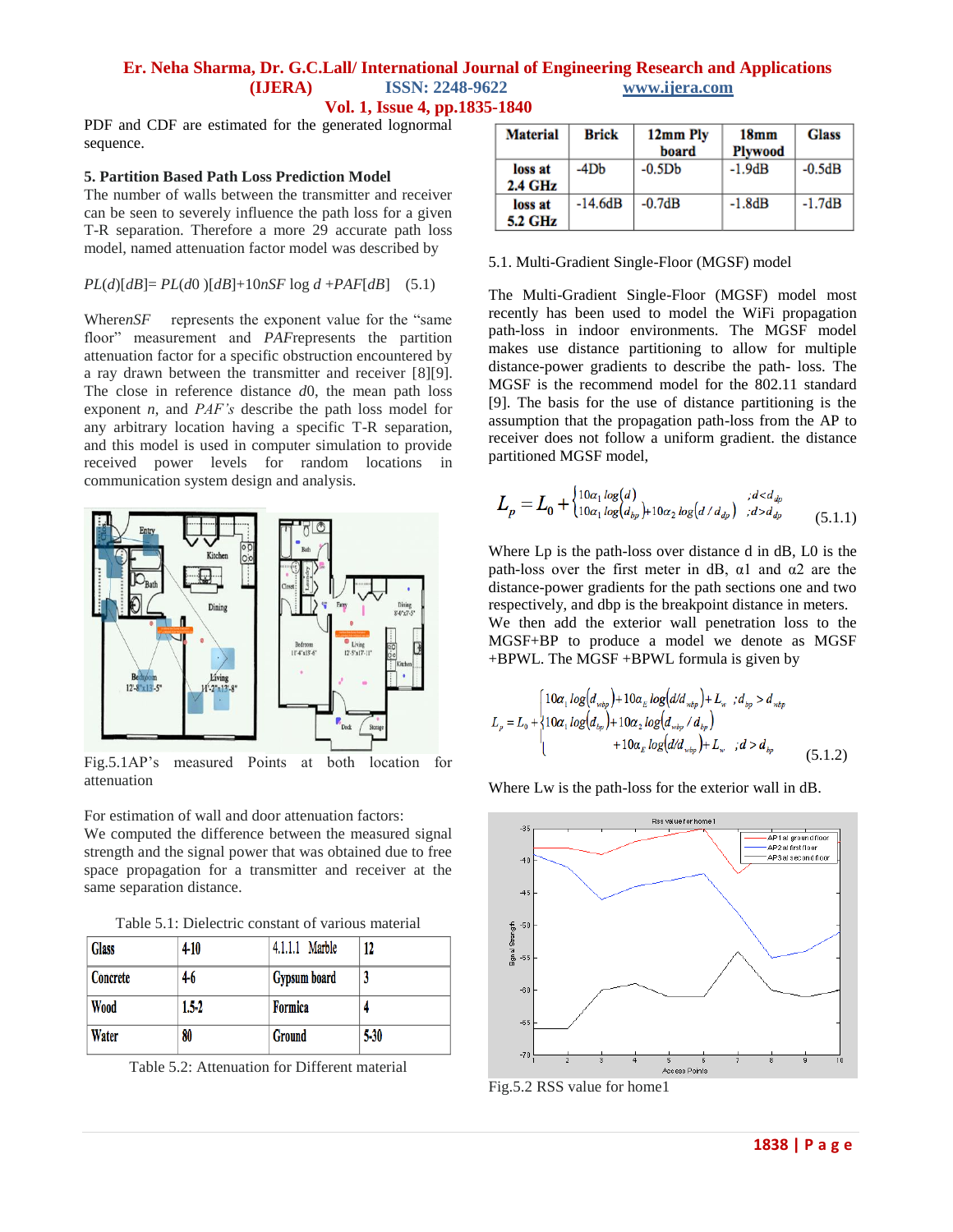Fig.5.2 and Fig.5.3 shows the AP's result for each floor in these buildings. Ground floor and Second floor is the main experimental areas for house1, First floor AP's points for open corridor is taken and vice versa for house2. For Fig.3.10 shows the points of the both houses.



Fig.5.3RSS value for home2



Fig.5.4 RSS values measured in building

### 5.2 Single-Gradient Multi-Floor (SGMF) Model

The idea behind this model is that the distance dictates if the AP and receiver are located on the same floor the pathloss from the AP to the receiver using a distance powergradient. If the AP is located on a difference floor than the receiver a floor penetration loss is added to the distance dictated path-loss. The SGMF model assumes that the strongest signal path is through the floors between the AP and the receiver [9].

The path-loss in the SGMF model is given by

$$
Lp=L0+Lf(n)+10alog(d)
$$
\n(5.2.1)

Where L0 is the path-loss over the first meter, Lf (n) is the attenuation attributed to each floor, n is the number of floors between the transmitter and receiver,  $\alpha$  is the distance- power gradient, and d is the distance between the

transmitter and receiver.

#### 5.3. Partitioned attenuation model

When there are walls in direct path between transmitter and receiver antennas can be expanded to include additional site specific losses:

$$
L(d)=L_0+10nlogd+kF_1+\sum_{i=1}A_i
$$
\n(5.3.1)

Where  $A_i$  is the attenuation factor for *i*-th partition  $[dB]$ . Free Space Propagation n-2 is often used in COST231 Multi Wall Model. In some situation this approach cannot consider waveguide effects in corridors. The Standard deviation for all the locations was 6.5dB and it caries from 5.0 to 7.2 dB for particular parts of the floor [10].



Fig.5.5 The performance of the second floor and ground floor for both houses respectively.

Fig.5.5 represents sample point 24 there was only 16 meters of building for the signal to pass through whereas at sample point 192 there was 37 meters of building to pass through.